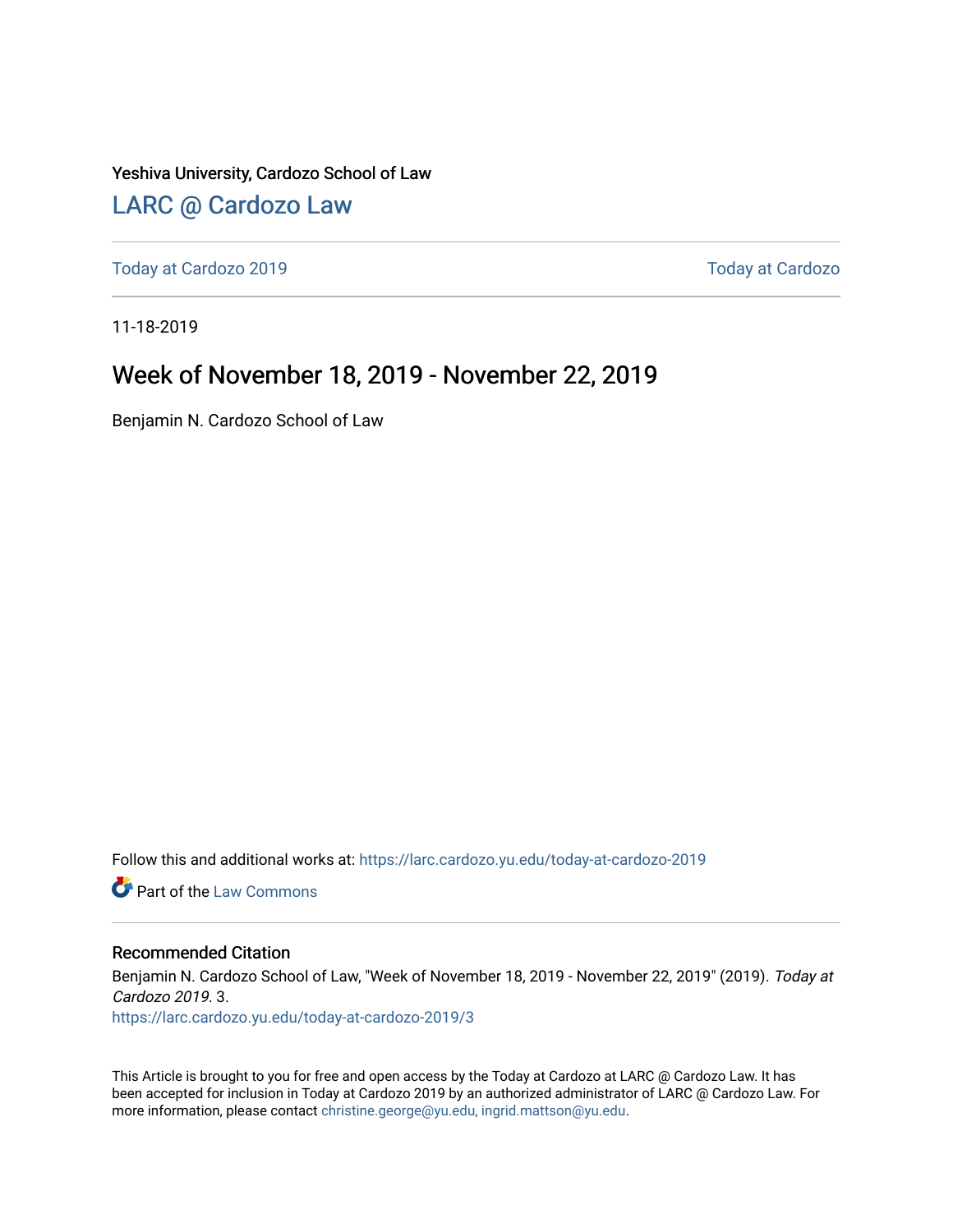### Monday, November 18, 2019

SBA Blood Drive Where: 3rd Floor Lounge Date: Monday, November 18 Time: 11:30am-5:30pm

**Title of Event:** Catholic Charities Immigration Help Desk Training **Sponsoring SBA Group:** FIRE (For Immigrants' Rights and Equality) **Description:** We have Lauren Wyatt coming from Catholic Charities to conduct a training to allow Cardozo law students to volunteer at the Immigration Help Desk, giving you an opportunity to get hands-on experience and help people. Baked ziti will be served. **Date and Time:** Monday, November 18th at 5:30 P.M. **Location:** Room 423

> Environmental Law Pillar-Side Chat With Professor Herz Cardozo Environmental Law Society Monday, November 18 at 4 pm Room 512

Please join us for a pillar-side chat and early supper with our resident expert on environmental law. Professor Herz will thrill us with tales of the heyday of environmental law success, and then ground us in the (unfortunate) reality we now face with a synopsis of the current state of affairs. Students will have a chance to ask all of their questions and voice their concerns. What career options are available? What can I do now? Is the Green New Deal the real deal, or is it just a squeaky wheel? We'll laugh, we'll cry, we'll have Realtalk over pasta and a kale salad.

The Heyman Center on Corporate Law & Governance invites you to a Heyman Lunch Speaker Series event:

From Law to Business

Speaker: Evelyn Havasi '85, Managing Director and Global Head of Structured Lending, Citigroup Global Markets, Inc. Date: Monday, November 18, 2019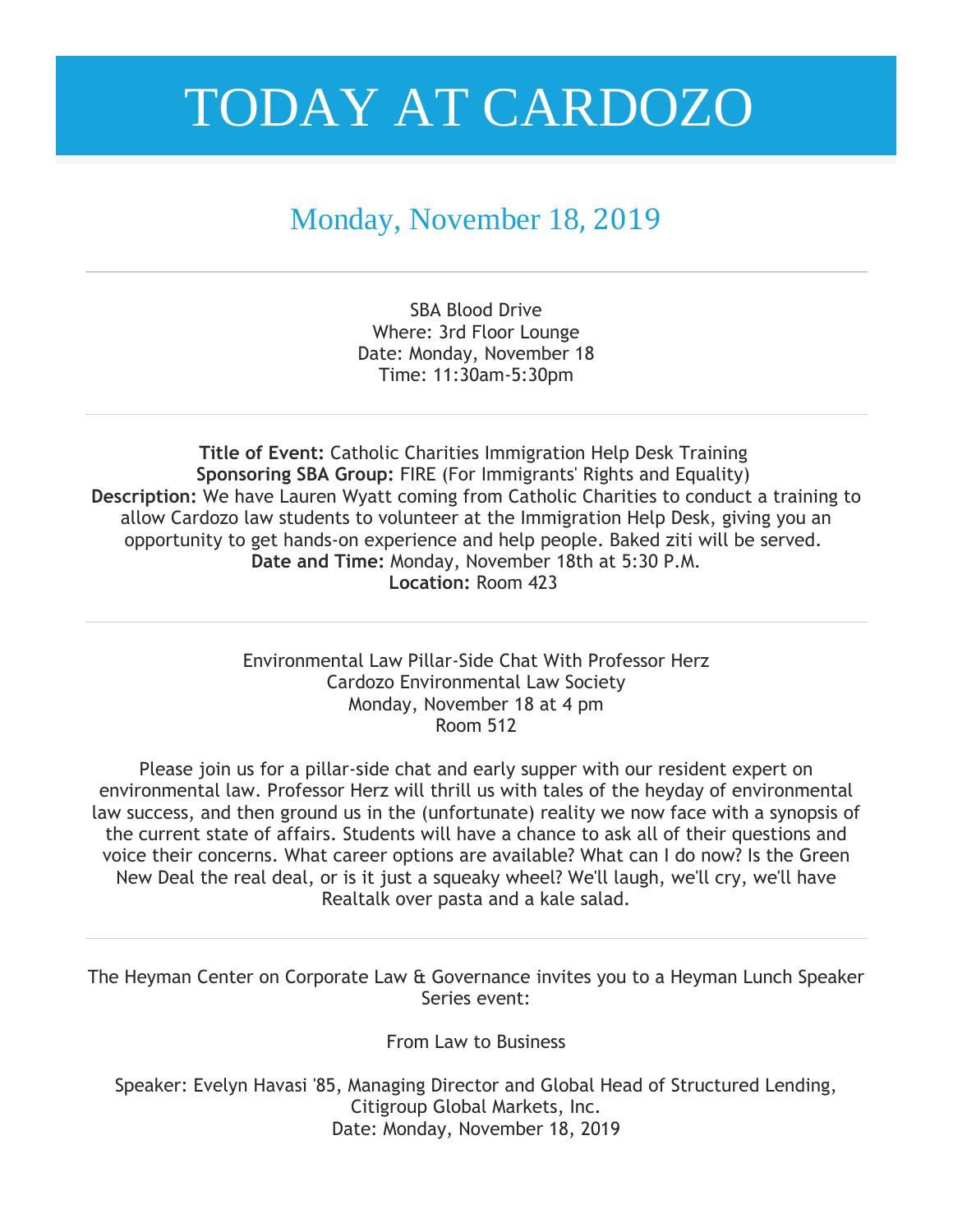#### Time: 12:00 pm Location: Rm 1008

#### Lunch will be provided. Registration is required.

Please join us for our last lunch talk of the semester with Evelyn Havasi '85, Managing Director and Global Head of Structured Lending at Citigroup Global Markets, Inc.! Ms. Havasi will discuss her career path, including her transition from law to business. She will also give a brief overview of her roles and responsibilities in structured lending and asset finance.

Ms. Havasi has leveraged Citigroup's resources to cover global equity markets, innovated unique structures based on market conditions, and has a successful track record of closing highly complex transactions. Involved in the structured finance and leasing industry for the past 25 years, Ms. Havasi has closed transactions in the rail, aircraft, real estate, power, shipping, and telecommunications sectors as both an advisor and as a principal and has been involved in securitization, infrastructure finance and alternative energy. Prior to joining Citigroup, she worked in asset-based transactions at Macquarie Bank in New York and spent eight years with Fulbright & Jaworski and Lord Day & Lord Barrett Smith. Ms. Havasi holds an LLM in taxation from NYU, a JD from Cardozo and a BA from Yeshiva University.

This event is open only to the Cardozo community. If you register and can no longer attend, please let us know so that we have an accurate headcount for catering purposes.

> The FAME Center and The Recording Academy Invites You to a Special Entertainment Law Initiative:

> > Protector or Suppressor?

What is the effect copyright law is having on today's creator?

The discussion will center around where lines are being drawn in the copyright infringement debate, with leading litigators and academics involved in the most recent controversial cases.

### **PANELISTS**

Christopher Buccafusco Professor, Director of Intellectual Property & Information Law Program, Cardozo Law School

> Brad Cohen '05 Senior Vice President & Head of Litigation, Warner Music Group

Christine Lepera Partner, Mitchell Silberberg & Knupp LLP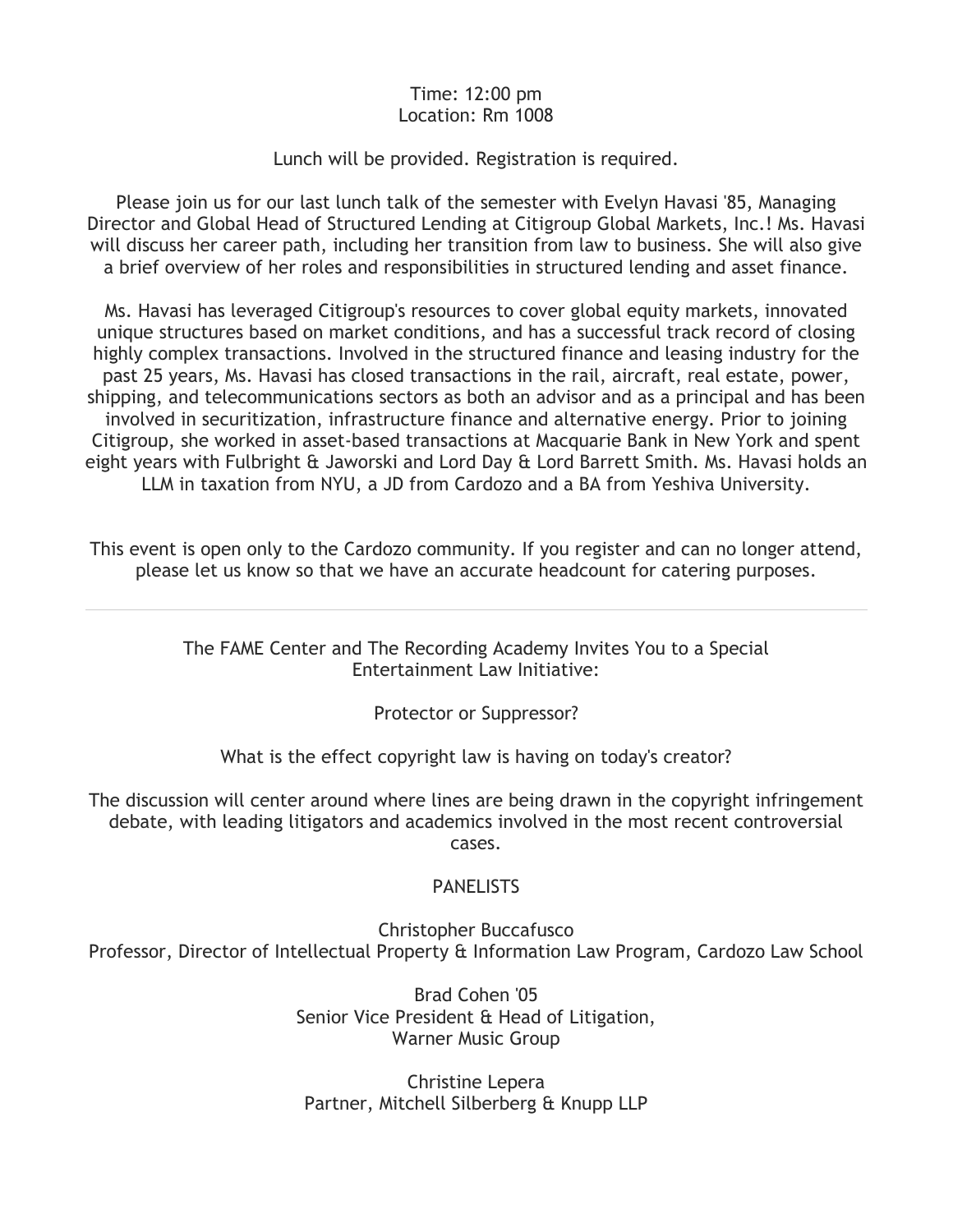Carla Miller Senior Vice President, Business & Legal Affairs, Universal Music Group

> Michael Reinert '82, Moderator Partner, Fox Rothschild LLP

Space is limited. RSVPs accepted on a first come, first served basis.

5:30 p.m. Check-in 6:00 p.m. Panel 7:30 p.m. Reception

Jacob Burns Moot Court Room

1.5 CLE Professional Practice credit hours available.

Sponsored by the Cardozo Entertainment Law Society and the Intellectual Property Law Society

## Upcoming Events and Announcements

There were no events requested at this time.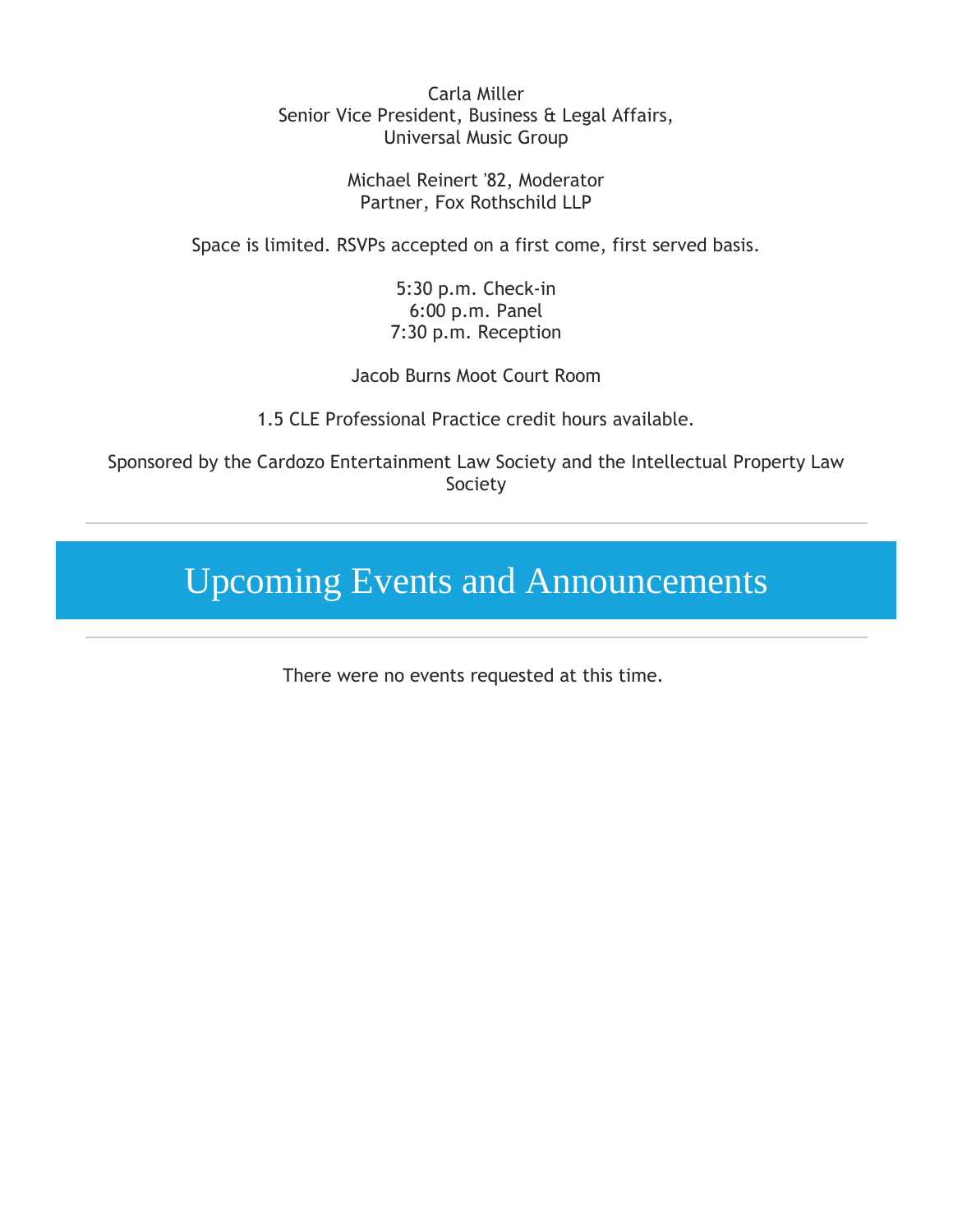### Tuesday, November 19, 2019

The Indie Film Clinic and The FAME Center at Cardozo Law Present the Documentary: INVISIBLE: Gay Women in Southern Music

Tuesday, November 19th

### THIS IS A TEST SCREENING

This ground-breaking documentary explores the journey of a group of gay women songwriters who have carefully navigated the male-dominated & hetero-heavy landscape of country music. These women have written number 1 hits for some of country music's greatest legends including Willie Nelson, Garth Brooks, Reba McEntire, and Tim McGraw.

Following the test screening, The Indie Film Clinic Professor **Michelle Greenberg-Kobrin** moderates a panel with filmmaker T**.J. Parsell** and **Dianne Davidson**, one of the musicians featured in the film.

A reception will follow the panel

**This event is sponsored by Cardozo OUTlaw The Indie Film Clinic is supported by the Laurie M. Tisch Illumination Fund**

Please note: No food or drinks are permitted in the Jacob Burns Moot Court

## Upcoming Events and Announcements

Lunchtime Voting Summit with the American Constitution Society!

Thursday, November 21 Noon Room 205

Join ACS for a discussion on voter suppression, election security, and the incredibly close margins in recent elections around the country. How can students become involved in protecting the right to vote? What does the future of election security look like? What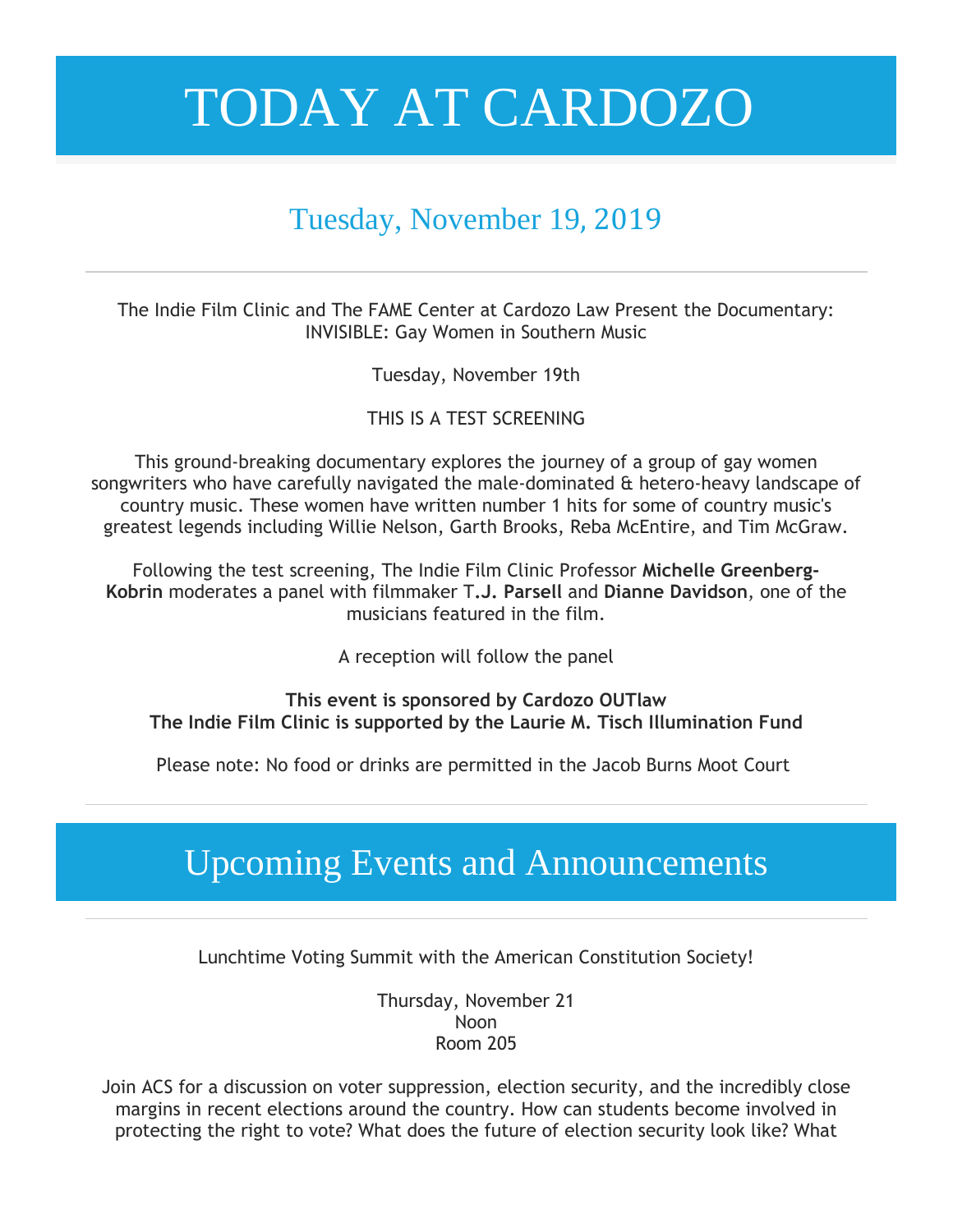initiatives exist to make it easier to vote, and what are the pros and cons of those ideas? Come learn the answers to these questions, and more!

Lunch will be served!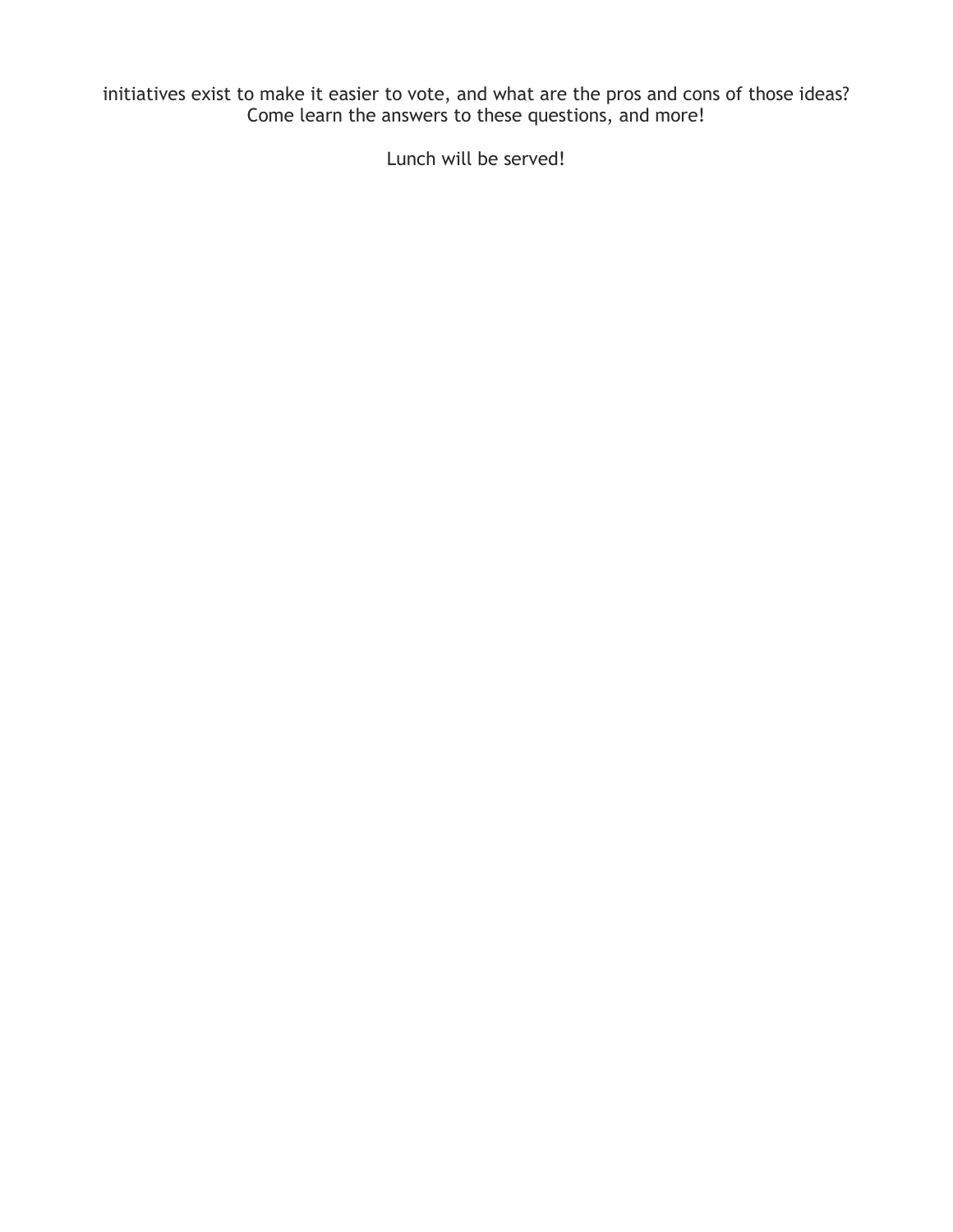## Wednesday, November 20, 2019

The Fight Against Counterfeiting: Attorneys on the Forefront of Enforcement

Wednesday, November 20, 2019 Panel and Discussion: 6pm-7pm Reception: 7pm-8pm Third Floor Lounge

Please Join Cardozo School of Law's Intellectual Property Law Society for a panel and discussion on current anti-counterfeiting measures in different intellectual property industries.

Panelists:

Alex Bamiagis, Attorney-Advisor, Office of Trade, U.S. Customs and Border Protection Dwana Dixon, Assocaite, Epstein Drangel Kerry Brownlee, Associate, Epstein Drangel Aryn Emert, Assistant General Counsel at CBS Corporation

1 CLE Credit in Areas of Professional Practice available.

Living in Color: A Fireside Chat with Tanya Taylor. Moderated by New York Post's Deputy Fashion Editor, Anahita Moussavian. Wednesday, November 20th at 6:30PM (Doors at 6PM) Room 1008

Tanya Taylor is a New York based womenswear brand whose mission is to inspire all women to live in color. Her collections celebrate individuality and inclusivity, and have been worn by a diverse range of inspirational women such as Former First Lady Michelle Obama, Gigi Hadid, Tracee Ellis Ross, Beyoncé, Chrissy Metz, Kristen Wiig and Aidy Bryant. Tanya Taylor graduated from McGill University with a major in finance before enrolling at Central Saint Martins and Parsons for fashion studies courses. In 2012, she launched her eponymous collection, which is sold at retailers such as Saks Fifth Avenue, Bergdorf Goodman, and Neiman Marcus.

**Emergency Scotus Briefing: June v. Gee**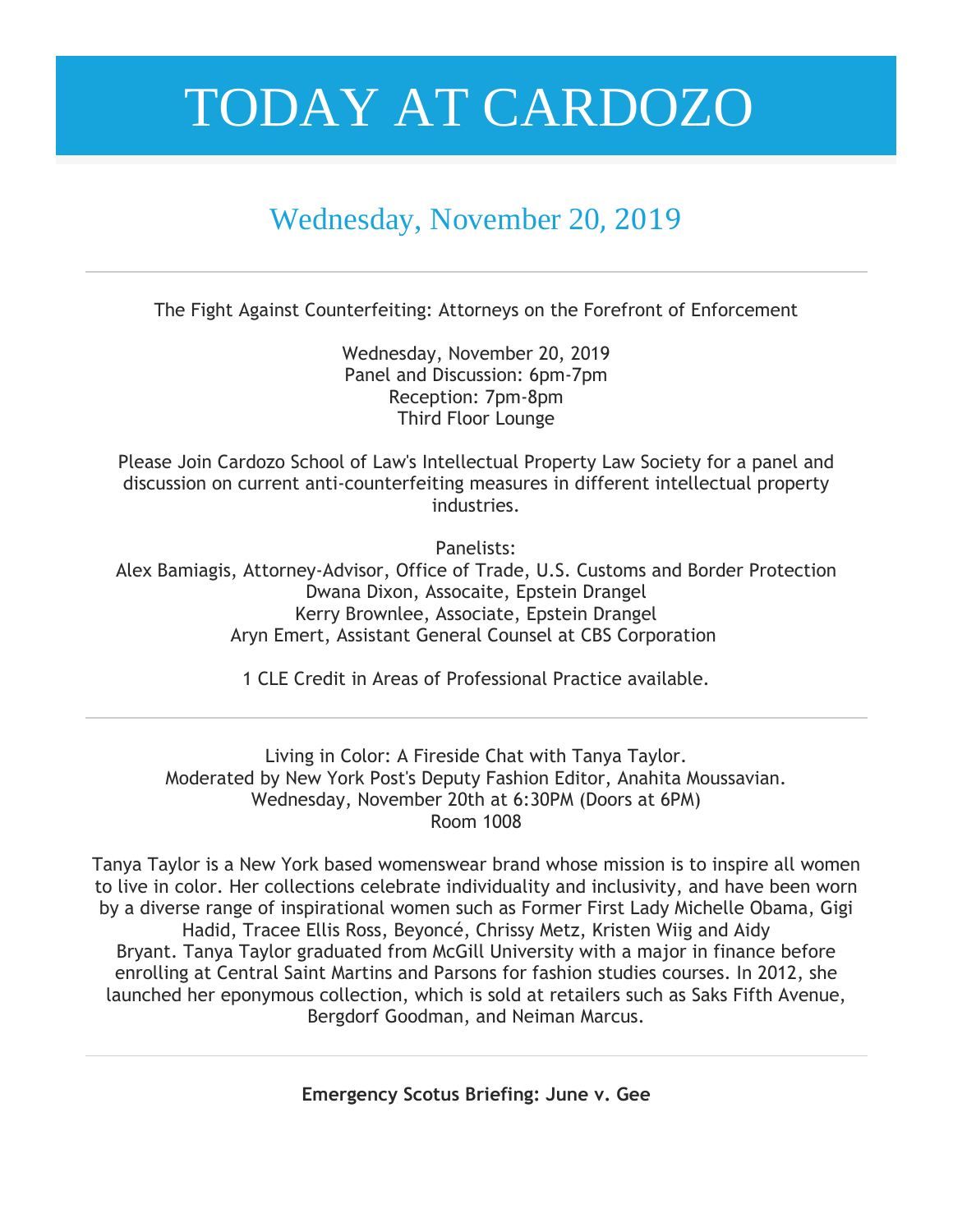Join us as we discuss how abortion rights are being challenged in the upcoming Supreme Court case! The panel will include the procedural history, political implications, and potential outcome of the case. Panelists include Professor Alexander Reinert, Professor Michael Pollack, Professor Rebekah Diller, and Kirby Tyrell, Legal Fellow for the U.S. Litigation Program at the Center for Reproductive Rights.

Chinese food will be provided!

#### **Wednesday, November 20 4:00pm-5:00pm Room 423**

Have you ever wondered about working in the arts?

You're invited to the Cardozo Art Law Society Externship Panel! Come hear 3Ls speak about their experiences externing in a variety of arts institutions including Bonhams, Christie's, Shutterstock, Center for Art Law, SESAC and more!

> **When:** November 20th, 12:00PM **Where:** 5Sem \*Pizza will be served!

## Upcoming Events and Announcements

Please join Innocence Project attorneys, exoneree Gerard Richardson, and former Innocence Project clinic students to learn about next year's clinical program, the essential work Cardozo students perform at the Innocence Project, and how to get involved in this cutting-edge litigation and criminal justice reform! The clinic is open to current 1Ls and 2Ls.

> **Innocence Project Info Session: \*Friday November 22 at 12:30 PM. Room 423. Pizza will be served.\***

For any questions, please contact IP clinic paralegal Soreti Teshome.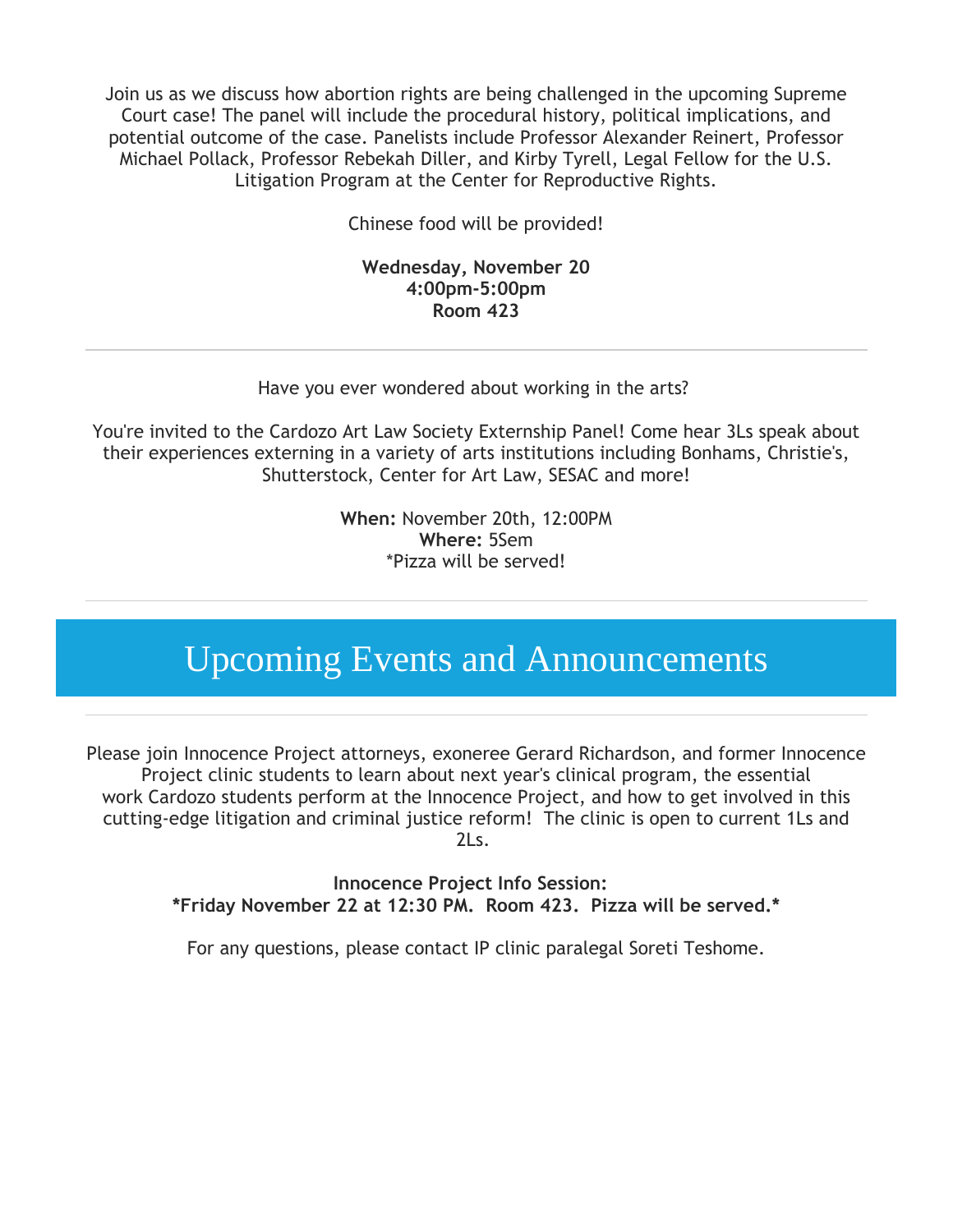## Thursday, November 21, 2019

**Lunchtime Voting Summit with the American Constitution Society!**

Thursday, November 21 Noon Room 205

Join ACS for a discussion on voter suppression, election security, and the incredibly close margins in recent elections around the country. How can students become involved in protecting the right to vote? What does the future of election security look like? What initiatives exist to make it easier to vote, and what are the pros and cons of those ideas? Come learn the answers to these questions, and more!

Lunch will be served!

### **Come Join PILSA for our Health Law 101 Panel!**

Are you curious about what a Public Interest Career in Health Law looks like? Come join PILSA for our Health Law 101 panel and find out! This panel will feature seasoned Health Law practitioners, Cardozo graduates working within Health Law, and professors. Students will have the opportunity to learn more about what a career in Health Law could look like from people working in a diversity of areas in the field, including reproductive rights, disability rights, and transgender health. Students will also have the chance to partake in a critical and engaging discussion about Health Law Practice. Food will be served.

> **Time and Date: Thursday, November 21 at 6 PM Location: Room 512**

> > **IELS Study Break and Game Night!**

Take a break from studying and join IELS for snacks and board games to get your mind off of finals for a little bit.

> Room 304 Thursday, November 21st, 4-6PM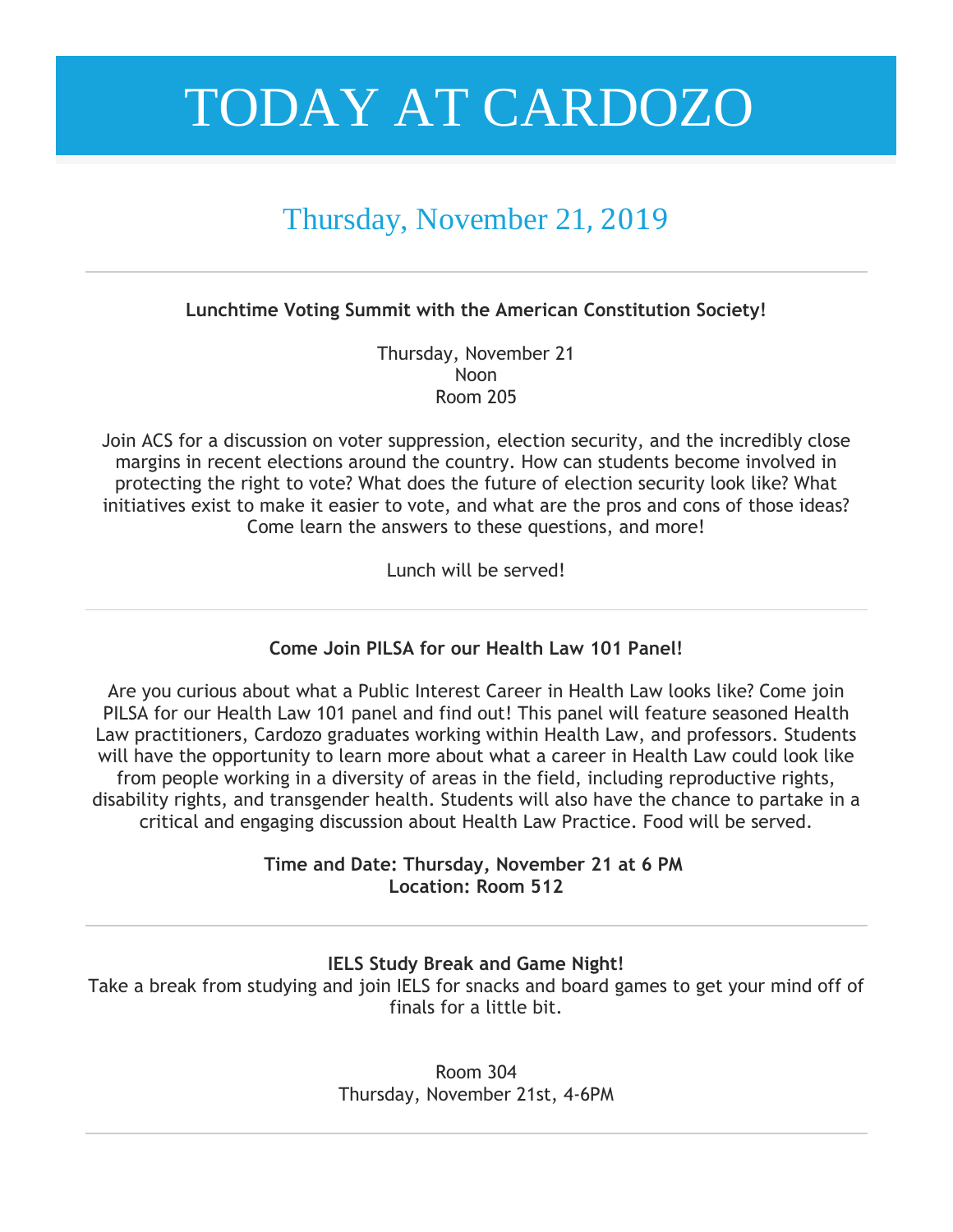## Upcoming Events and Announcements

#### Multifaith Thanksgiving

Come and join in a joyful celebration of Cardozo's diverse roots and shared values. There will be a presentation from different faiths, followed by an interfaith lunch.

> Monday November 25, 2019 12pm 3rd Floor Lounge

Presented by the Office of Diversity and Inclusion and The South Asian Law Students Association

Join RELA (Real Estate Law Association) for a Discussion with Andrew Berman, Class of 2016, Associate Real Estate Counsel at Kushner, When: Monday, November 25th, 12-1:30pm Where: Room 102

Please join us for an afternoon discussion with Andrew Berman. Andrew will discuss his decision to skip the law firm route and begin his career in-house at Kushner - a fully diversified real estate company. He will discuss his role, which immerses him in all legal aspects within the firm ranging from closing real estate transactions to overseeing litigations and negotiating contracts.

Food and drinks will be served!